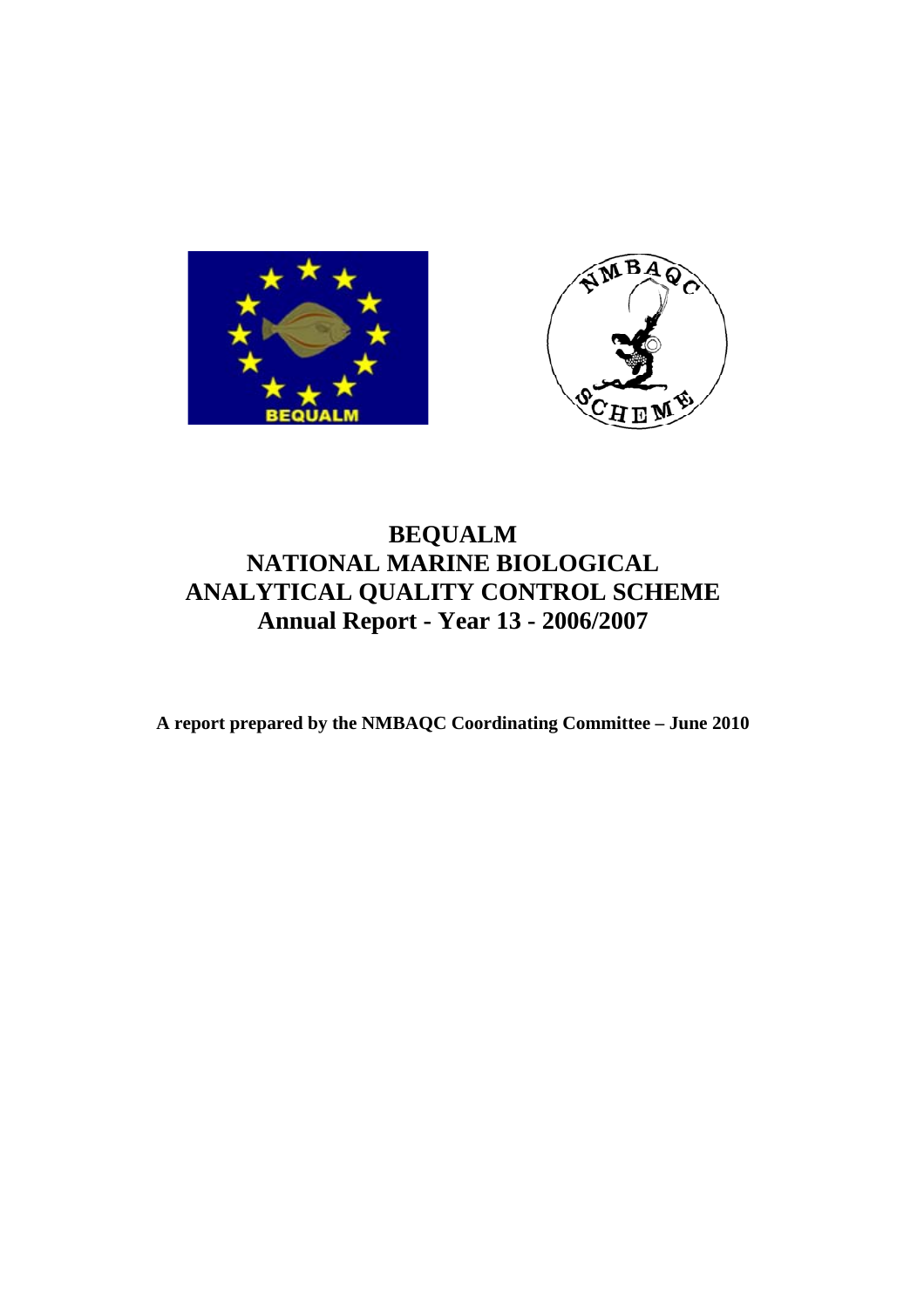## **Table of Contents**

| $\mathbf{1}$ |                                                                         |  |
|--------------|-------------------------------------------------------------------------|--|
| 1.1          |                                                                         |  |
| 1.1.1        |                                                                         |  |
| 1.1.2        |                                                                         |  |
| 1.1.3        |                                                                         |  |
| 1.2          |                                                                         |  |
| 1.2.1        |                                                                         |  |
| 1.2.2        |                                                                         |  |
| 1.3          |                                                                         |  |
| 1.3.1        |                                                                         |  |
| 1.3.2        |                                                                         |  |
|              |                                                                         |  |
|              |                                                                         |  |
|              | Appendix 3 - BEQUALM/NMBAQC Scheme Taxonomic Workshop November 20068    |  |
|              | Appendix 4 - Submission and Flagging of CSEMP (NMMP) invertebrate data9 |  |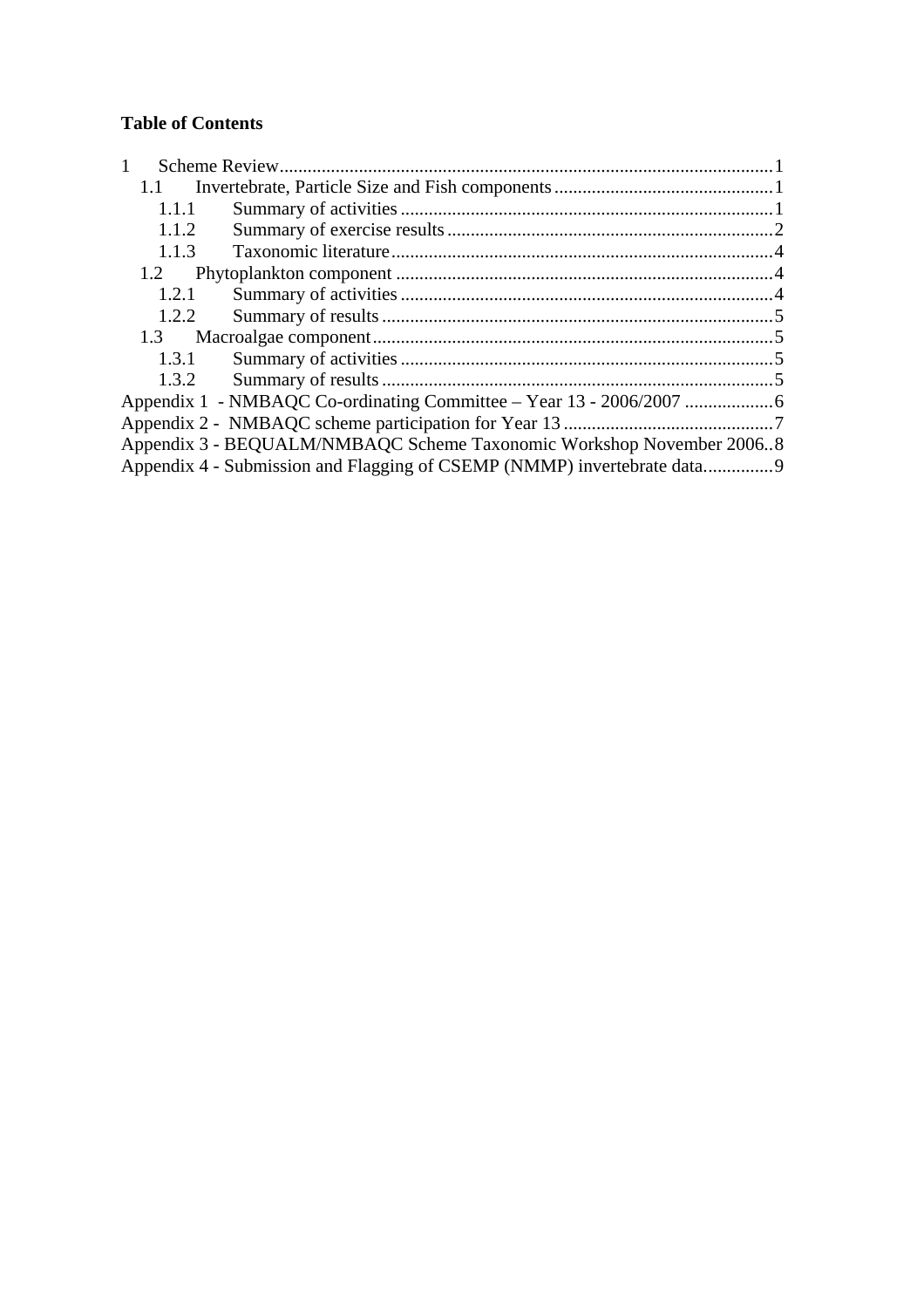<span id="page-2-0"></span>This Year 13 Annual Report is in a summarised format compared with previous Annual Reports providing a synopsis of the scheme year's activities. Most of the detailed information previously incorporated within the Annual Report is now available as separate reports or bulletins on the scheme's website. The relevant documents are all cited here and the reader is directed via hyperlinks to the NMBAQC as appropriate.

The NMBAQC coordinating committee held three meetings during the Year 13 scheme year on 30th June 2006, October 20<sup>th</sup> 2006 and 23rd January 2007. The minutes from these committee meetings are now available on the [NMBAQC website](http://www.nmbaqcs.org/reports.aspx).

Committee Membership for Year 13 is shown in Appendix 1.

## **1 Scheme Review**

The scope of the NMBAQC scheme continued to develop in Year 13 to encompass the requirement to provide quality assurance for assessments under the Water Framework Directive (WFD), for which monitoring commenced in the UK in 2007. The scheme still maintains its role to provide Analytical Quality Control for Invertebrate and Particle Size data collected for UK CSEMP (Clean Seas Environment Monitoring Programme – formerly the NMMP). Under the UK Marine Monitoring and Assessment Strategy (UKMMAS) the NMBAQC coordinating committee will now report to the Healthy and Biologically Diverse Seas Evidence Group HBDSEG.

Year 13 of the scheme involved training and testing exercises for the Invertebrate, Particle Size, Fish and Phytoplankton Components as before, and the introduction of a training exercise for a new Macroalgae Component. The first Fish Ring Test exercise (FRT01 = RT28) was circulated in April 2006 (see Year 12 Annual Report) and a similar exercise (FRT02 = RT31) was circulated in April 2007 and is reported here. This year the annual Invertebrate component workshop involved a four-day expert taxonomic workshop at the Dove Marine Laboratory in Cullercoats.

This year the NMBAQC had a total of 26 organisations involved in training and testing exercises (see Appendix 2).

Summaries of all the component activities are provided below:

## **1.1 Invertebrate, Particle Size and Fish components**

Contract Manager (Invertebrate and Particle Size): Myles O' Reilly, SEPA Contract Manager (Fish): Steve Coates, Environment Agency Component Administrator: David Hall, Unicomarine

## *1.1.1 Summary of activities*

The thirteenth year of the Scheme (2006/07) involved a series of six modules under the Invertebrate, Particle Size, and Fish components:

• Invertebrate Ring Test identification (RT29 and RT30) training exercise. Two sets of twenty-five specimens of benthic invertebrates (RT29 general invertebrate ring test, RT 30 'targeted' cirratulid specimens) supplied for identification by participating laboratories.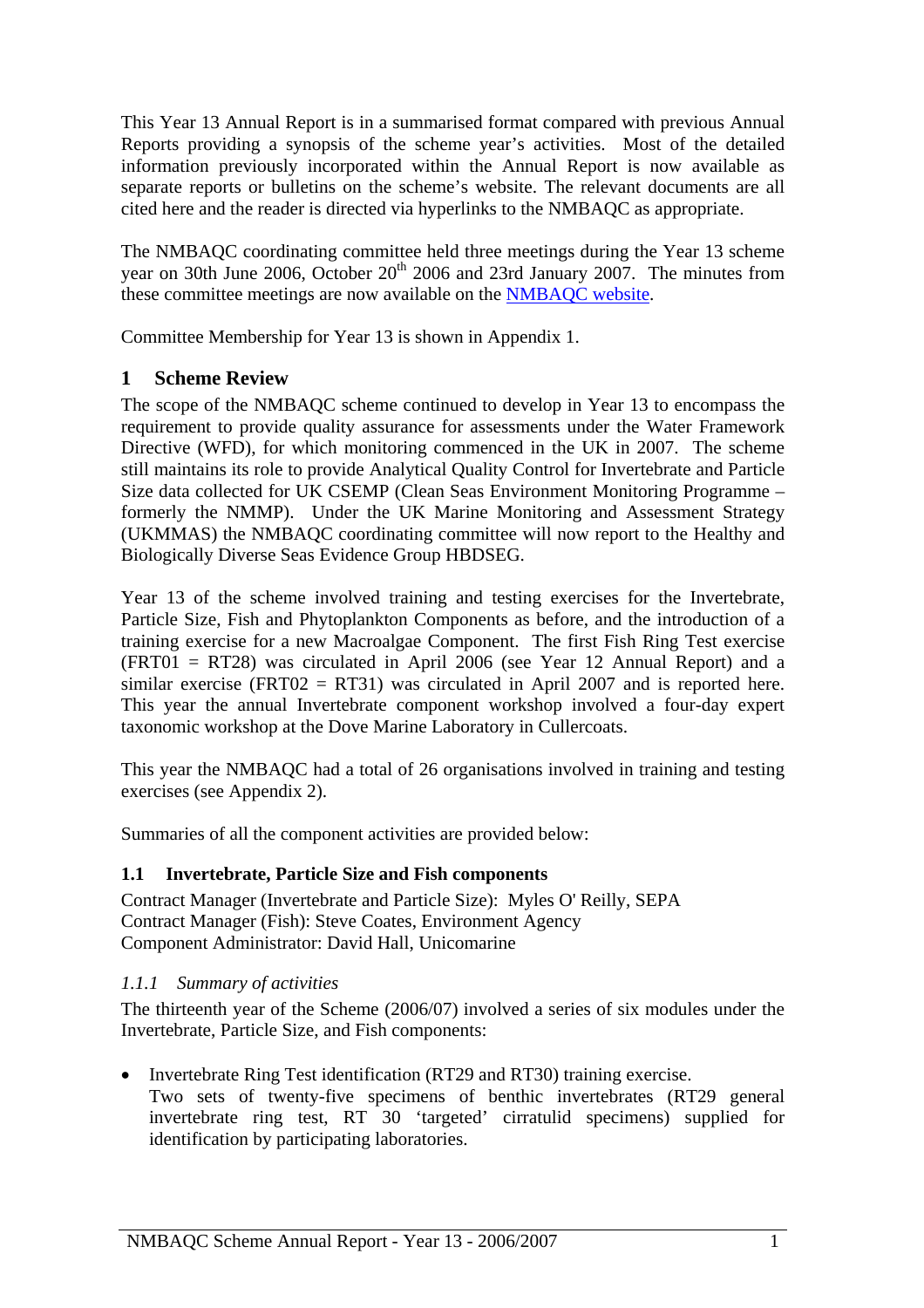- <span id="page-3-0"></span>• Fish Ring Test identification (RT31 - This exercise has been subsequently designated as FRT02) training exercise. One set of twenty-five 'targeted' specimens of fish supplied for identification by participating laboratories.
- Macrobenthic invertebrate sample analysis (MB14) training exercise. One contractor supplied macrobenthic sample for full laboratory processing (extraction, enumeration and biomass).
- Laboratory Reference (LR) training exercise. Participating laboratories submitted twenty-five benthic invertebrate specimens for re-examination by the contractor. The specimens could be either voucher material from their reference collection for confirmation or difficult/problematic taxa about which they are unsure)
- Own Sample (OS32, OS33 and OS34) reanalysis testing exercise, with pass/fail flag for UK NMMP laboratories. Participating laboratories were requested to send the contractor their benthic invertebrate data matrices from which three samples were selected. The three chosen samples were submitted and were reanalysed by the contractor. Each 'Own Sample' was assessed on the efficiency of extraction, identification, enumeration and biomass.
- Particle Size analysis (PS28 and PS29) testing exercise, with pass/fail flag for UK CSEMP (NMMP) laboratories.

Two marine sediment samples (one coarse the other much finer) supplied to participating laboratories for Particle Size Analysis.

An Invertebrate Taxonomic Workshop was held at the Dove Marine Laboratory, Cullercoats, Tynemouth, in November 2006. This workshop was tailored for experienced analysts with expert tuition provided for a number of polychaete families including: Cirratulidae, Maldanidae, Glyceridae, Goniadidae, Syllidae. New taxonomic keys were drafted for the workshop and are now available on the scheme website. The workshop programme is shown in Appendix 3.

#### *1.1.2 Summary of exercise results*

Twenty-one organisations signed up in total for the Invertebrate, Particle Size and Fish components in Year 13 of which eighteen were active participants (see Appendix 2). Half of the active participants were UK Competent Monitoring Authorities (CMAs) responsible for UK CSEMP (NMMP) sample analysis (excluding subcontracted samples).

The results of the Own Sample (OS32, OS33 and OS34) reanalysis testing exercise were consistent with the results from Yr 12 OS exercise. The Bray-Curtis similarity index (between the participating laboratory and the contractor) was greater than 90% (Pass flag) for 91% of samples. All the laboratories with 'Poor' or 'Bad' sample flags have already addressed their 'failing' samples by undertaking remedial action. For submission and flagging of NMMP invertebrate sampling sites see Appendix 4.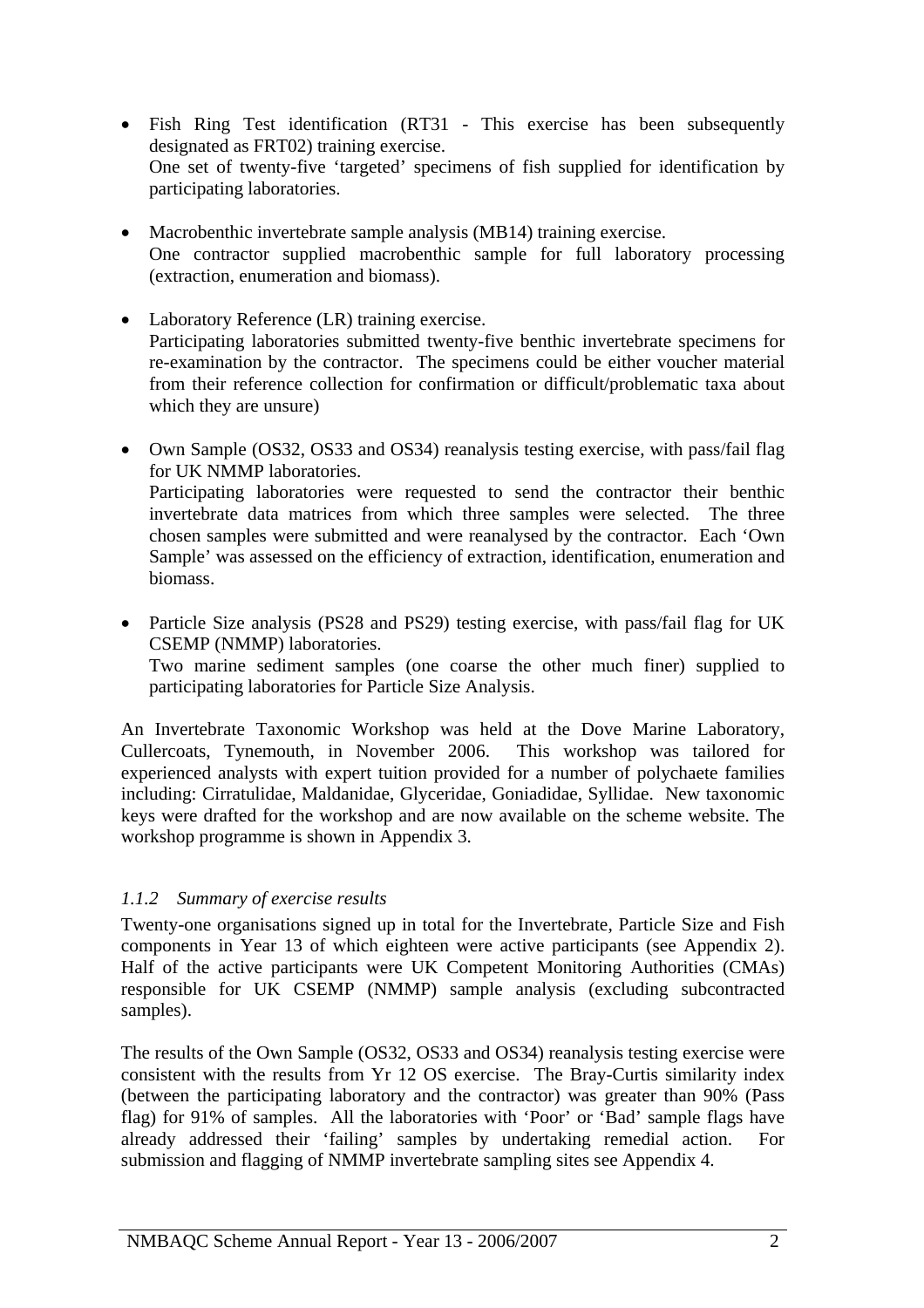The Particle Size testing exercise, PS28 (mud sample) resulted in seven 'fail' and fortythree 'pass' flags. PS29 (sand sample) received nine data returns (including replicated data) that resulted in four 'fail' and forty-one 'pass' flags. The 'fail' flags were mainly attributed to the difference between the two main techniques employed by participating laboratories for particle size analysis.

Of the training exercises, the Macrobenthic exercise MB14 posed several problems for participants associated with faunal extraction and identification of the taxa. The ring test RT29 revealed some common identification errors attributed to four polychaete and four molluscan taxa. The 'targeted' ring test (RT30 – 'Cirratulidae taxa') posed very few problems for species identification. The fish ring test (RT31=FRT02) produced good agreement between the identifications made by the participating laboratories and those made by the contractor. Finally the Laboratory Reference voucher specimen identification, found the specimens submitted by participating laboratories had generally accurate identifications.

More detailed information on the exercises can be found in the contractor's reports below. Among the recommendations highlighted by the contractor is the need for NMBAQC to develop standard protocols detailing the processing requirements for both macrobenthic invertebrate samples and particle size samples.

#### **[Yr 13 Invertebrate, Particle Size and Fish Components Annual Report](http://www.nmbaqcs.org/media/9325/nmbaqcs_yr13_annrep0607.pdf)**

Hall, D., 2010. Invertebrate, Particle Size and Fish components - Report from the contractor. Scheme Operation – Year 13 – 2006/07.

#### **Yr 13 Ring Test Bulletins:**

## [RTB 29 - December 2006](http://www.nmbaqcs.org/scheme-components/invertebrates/reports/rtb-29.aspx)

Hall, D.J. and Worsfold, T.M., 2006. National Marine Biological Analytical Quality Control Scheme. Ring Test Bulletin: RTB#29. Report to the NMBAQC Scheme participants. Unicomarine Report NMBAQCrtb#29, 16pp, December 2006.

#### [RTB 30 - March 2007.](http://www.nmbaqcs.org/scheme-components/invertebrates/reports/rtb-30.aspx)

Hall, D.J. and Worsfold, T.M., 2007. National Marine Biological Analytical Quality Control Scheme. Ring Test Bulletin: RTB#30. Report to the NMBAQC Scheme participants. Unicomarine Report NMBAQCrtb#30, 24pp, March 2007.

#### **Yr 13 Macrobenthic Exercise Report:**

#### [MB 14 - May 2007.](http://www.nmbaqcs.org/scheme-components/invertebrates/reports/mb-14.aspx)

Hall, D.J., 2007. National Marine Biological Analytical Quality Control Scheme. Macrobenthic Exercise Results - MB14. Report to the NMBAQC Scheme participants. 9pp, May 2007.

#### **Yr 13 Particle Size Reports:**

#### [PS29 - March 2007](http://www.nmbaqcs.org/scheme-components/particle-size-analysis/reports/ps29.aspx)

Hall, D.J., 2007. National Marine Biological Analytical Quality Control Scheme. Particle Size Results: PS29. Report to the NMBAQC Scheme participants. Unicomarine Report NMBAQCps29, 7pp, March 2007.

[PS28 - November 2006](http://www.nmbaqcs.org/scheme-components/particle-size-analysis/reports/ps28.aspx)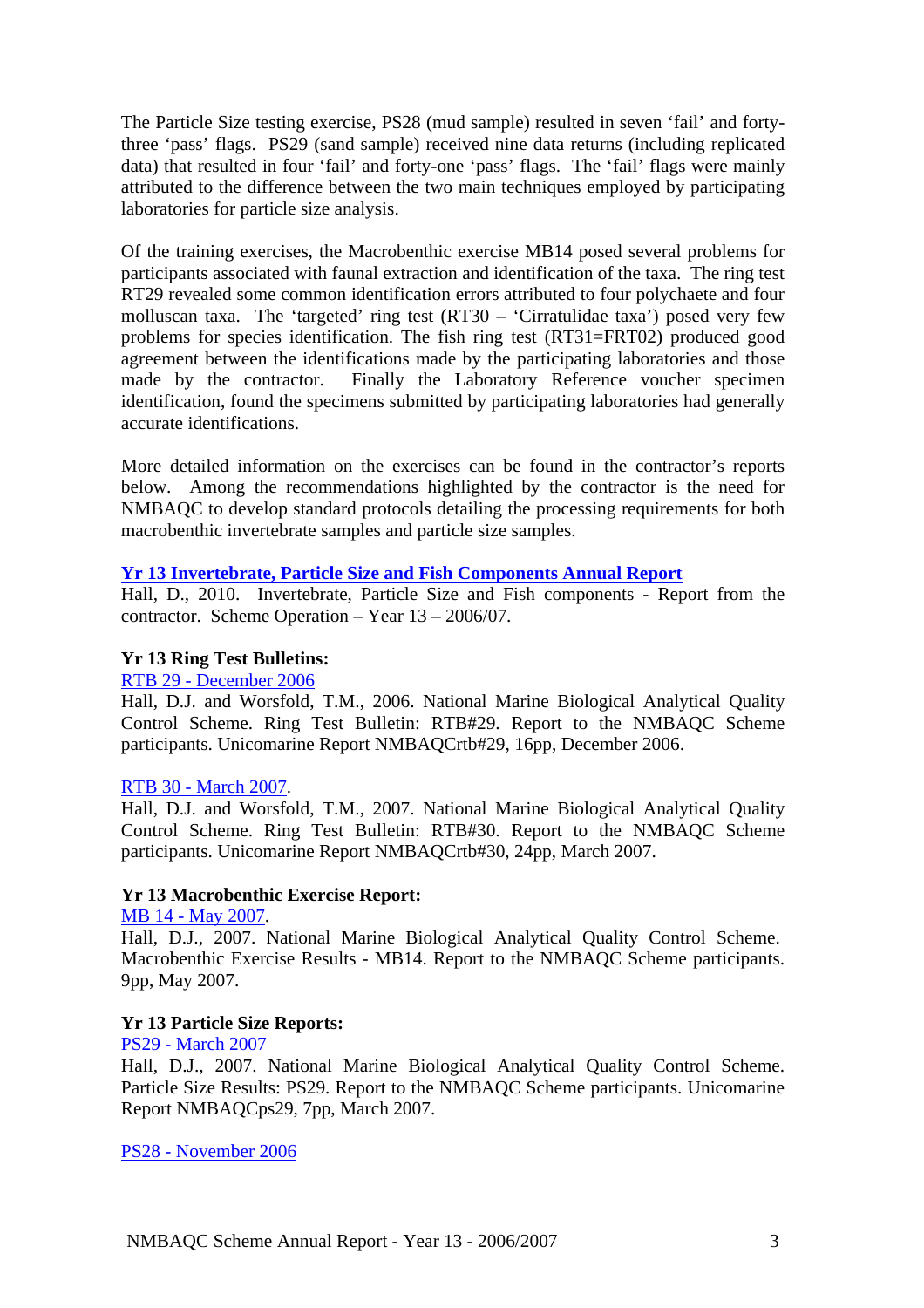<span id="page-5-0"></span>Hall, D.J., 2006. National Marine Biological Analytical Quality Control Scheme. Particle Size Results: PS28. Report to the NMBAQC Scheme participants. Unicomarine Report NMBAQCps28, 7pp, November 2006.

## **Yr 13 Fish Ring Test Report:**

[RTB 31 - May 2007](http://www.nmbaqcs.org/scheme-components/fish/reports/rtb-31.aspx) (This exercise subsequently designated as FRT02)

Hall, D.J. and Worsfold, T.M., 2007. National Marine Biological Analytical Quality Control Scheme. Fish Ring Test Bulletin: RTB#31. Report to the NMBAQC Scheme participants. Unicomarine Report NMBAQCrtb#31, 18pp, May 2007.

## *1.1.3 Taxonomic literature*

The following taxonomic guides/keys and keys to literature where produced through the NMBAQC in Yr 13:

[Family Maldanidae - A guide to species in waters around the British Isles, 2007](http://www.nmbaqcs.org/downloads/keys/Maldanidae_PRGarwood_March2007.pdf)

Garwood, P. R. 2007. Family Maldanidae - A guide to species in waters around the British Isles. NMBAQC 2006 taxonomic workshop, Dove Marine Laboratory.

#### [Goniadidae, with notes on Glyceridae, 2007](http://www.nmbaqcs.org/downloads/keys/Goniadidae_June07.pdf)

Worsfold, T.M., 2007. Identification guides for the NMBAQC Scheme: 2. Goniadidae, with notes on Glyceridae (Polychaeta) from shallow seas around the British Isles. Porcupine Marine Natural History Society Newsletter, 22: 19-23.

#### [Scalibregmatidae, 2006](http://www.nmbaqcs.org/downloads/keys/Scalibregmatidae_May06.pdf)

Worsfold, T.M., 2006. Identification guides for the NMBAQC Scheme: 1. Scalibregmatidae (Polychaeta) from shallow seas around the British Isles. Porcupine Marine Natural History Society Newsletter, 20: 15-18.

#### [Keys to and Literature on Glyceridae and Goniadidae, 2006](http://www.nmbaqcs.org/downloads/keys/GlyceridaeGoniadidae.pdf)

O'Connor, B., Worsfold, T.M. 2006. Keys to and Literature on Glyceridae and Goniadidae for the NMBAQC 2006 taxonomic workshop, Dove Marine Laboratory.

#### **1.2 Phytoplankton component**

Scheme Administrator: Joe Silke, Marine Institute, Galway, Ireland. Registration and fee collecting arranged through BEQUALM Website (based at CEFAS Lab, Lowestoft).

The Marine Institute in Galway have been undertaking Phytoplankton Intercomparison (PHY-ICN) exercises since 2004. The first held under the BEQUALM / NMBAQC banner was in November 2005. The following exercise under the NMBAQC scheme (PHY-ICN-07-MI4) took place in February 2007.

#### *1.2.1 Summary of activities*

The inter-comparison exercise comprised of two parts: Enumeration of cells (microparticles based on latex), and multiple-choice Identification of 24 images of marine phytoplankton species. The results of the inter-comparison exercise were discussed at a one-day workshop at the Marine Institute in March 2007.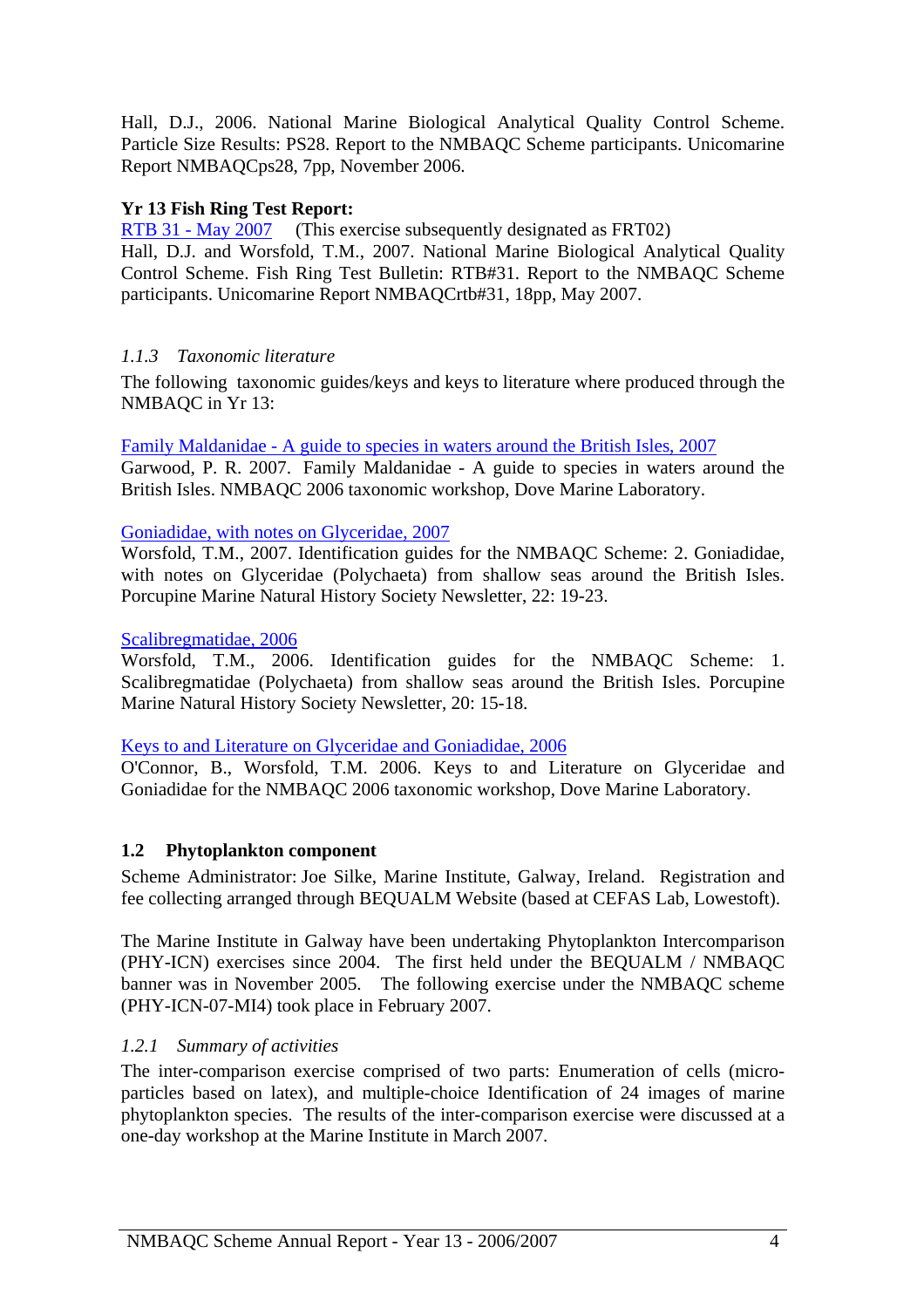### <span id="page-6-0"></span>*1.2.2 Summary of results*

Twenty-one analysts from ten laboratories participated in the Phytoplankton enumeration and identification ring test in 2007 (see Appendix 2). The enumeration exercise found no significant difference in variation between the participating laboratories. The identification exercise showed that 95% of the analysts got a mark over 85% of correct identifications. There was no correlation between the identification skills and enumeration skills. The statistical robustness of the enumeration exercise would benefit from the development of standard reference materials. The possibility of fabricating such a standard using new technologies should be explored.

More detailed information on the exercise can be found in the following contractor report:

#### [Phytoplankton Enumeration And Identification Ring Test, 2007](http://www.nmbaqcs.org/downloads/phytoplankton/2007%20Final%20Report%20-%20PHY-ICN-07-MI4V2.pdf)

Moran, S., Salas, R.G., Silke, J., 2007. Phytoplankton enumeration and identification analysis. Ring Test Round 3 Exercise Report. 29pp.

#### **1.3 Macroalgae component**

Contract Manager: Alison Miles, Environment Agency Component Administrator: Emma Wells, Wells Marine

#### *1.3.1 Summary of activities*

This exercise involved the identification of twenty-seven species of algae, where laboratory photos within sorting trays and stereo and compound microscope images were provided to highlight different morphological features.

#### *1.3.2 Summary of results*

Nineteen laboratories participated in the first macroalgae ring test (RT01) circulated in September 2006 (See Appendix 2). RT01 gave varying results for participants, with correct identification scores ranging between 29 and 81 (based on 3 points awarded for correct species identification and 1 point awarded for correct genus). The maximum score possible was 81. Only 3 species were correctly identified by all 19 participants. As this was the first macroalgae ring test, participants also filled out questionnaires and provided comments to help improve this ring test in the future.

More detailed results can be found in the following contractor report:

#### [RT01 - October 2006](http://www.nmbaqcs.org/downloads/macroalgae/RT01_Results.pdf)

Wells, E., 2006. National Marine Biological Analytical Quality Control Scheme, Intertidal Macroalgae Ring Test RT01. Report to the NMBAQC Scheme participants. Wells Marine Surveys, October 2006.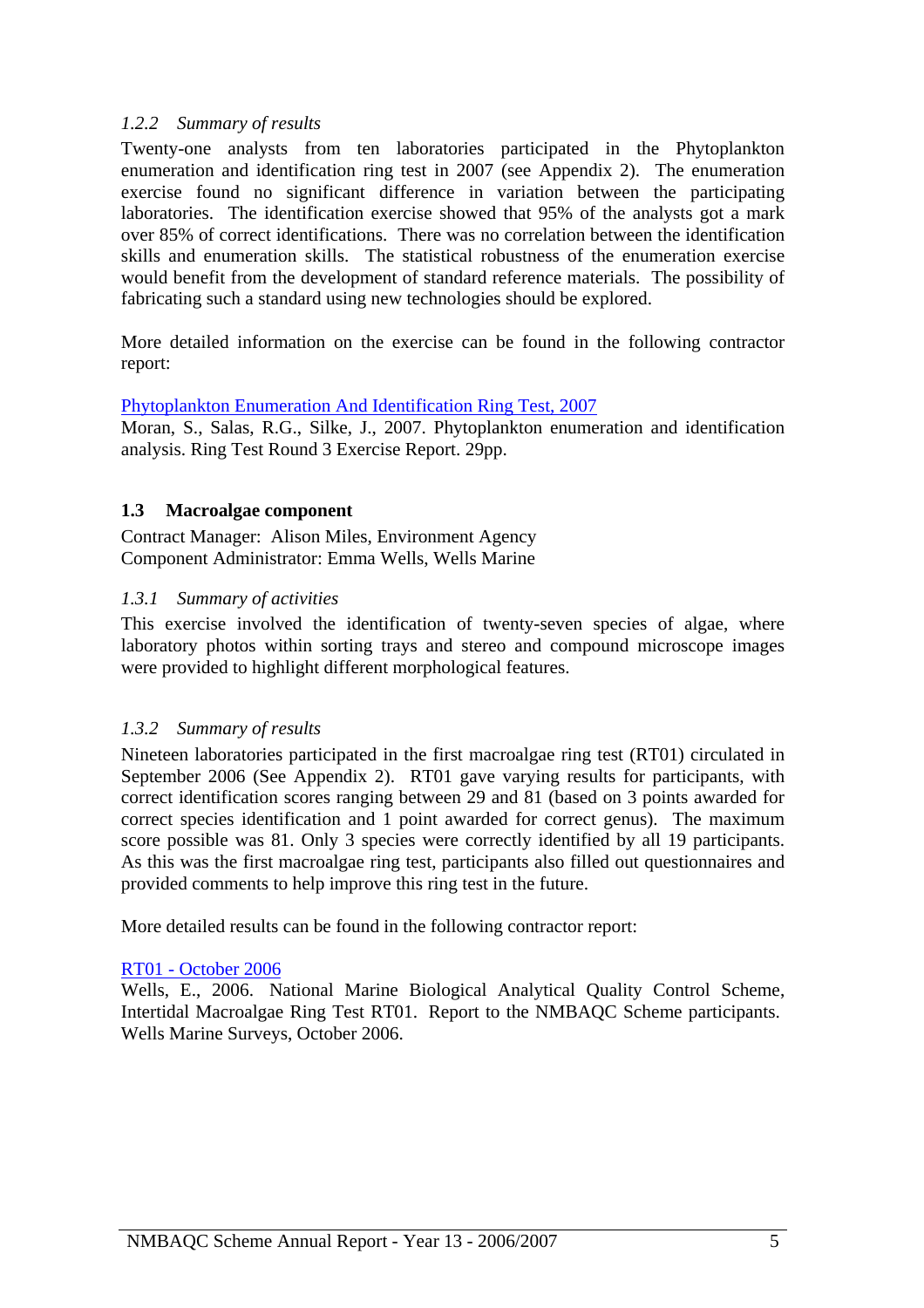| <b>Name</b>            | Organisation                                                      | <b>Position</b>                                    |
|------------------------|-------------------------------------------------------------------|----------------------------------------------------|
| <b>Matt Service</b>    | Agri-Food and Biosciences Institute,<br>NI                        | Chair, from 2006                                   |
| <b>Tim Mackie</b>      | Environment & Heritage Service, NI                                | Secretary, from 2006; Chair, from<br>2007          |
| <b>Alison Miles</b>    | <b>Environment Agency</b>                                         | <b>Finance Manager</b>                             |
| Paolo Pizzolla         | <b>Joint Nature Conservation Committee</b>                        | Secretary, from 2007                               |
| Myles O'Reilly         | Scottish<br>Protection<br>Environment<br>Agency                   | <b>Invertebrate Contract Manager</b>               |
| <b>Steve Coates</b>    | <b>Environment Agency</b>                                         | <b>Fish Contract Manager</b>                       |
| <b>Joe Silke</b>       | Marine Institute, Ireland                                         | Phytoplankton Contract Manager                     |
| Penny Coad             | Ecomaris Ltd.                                                     | Contractors representative                         |
| Carol Milner           | Scottish<br>Environment<br>Protection<br>Agency                   | <b>CMA</b> Representative                          |
| Keith Cooper           | Centre for Environment, Fisheries &<br><b>Aquaculture Science</b> | <b>CMA</b> Representative                          |
| <b>Clare Greathead</b> | Fisheries<br>Research<br>Services,<br>Aberdeen                    | CMA Representative, stepped<br>down from June 2006 |
| <b>Mike Robertson</b>  | Services.<br>Fisheries<br>Research<br>Aberdeen                    | CMA Representative, joined from<br>October 2006    |

# <span id="page-7-0"></span>**Appendix 1 - NMBAQC Co-ordinating Committee – Year 13 - 2006/2007**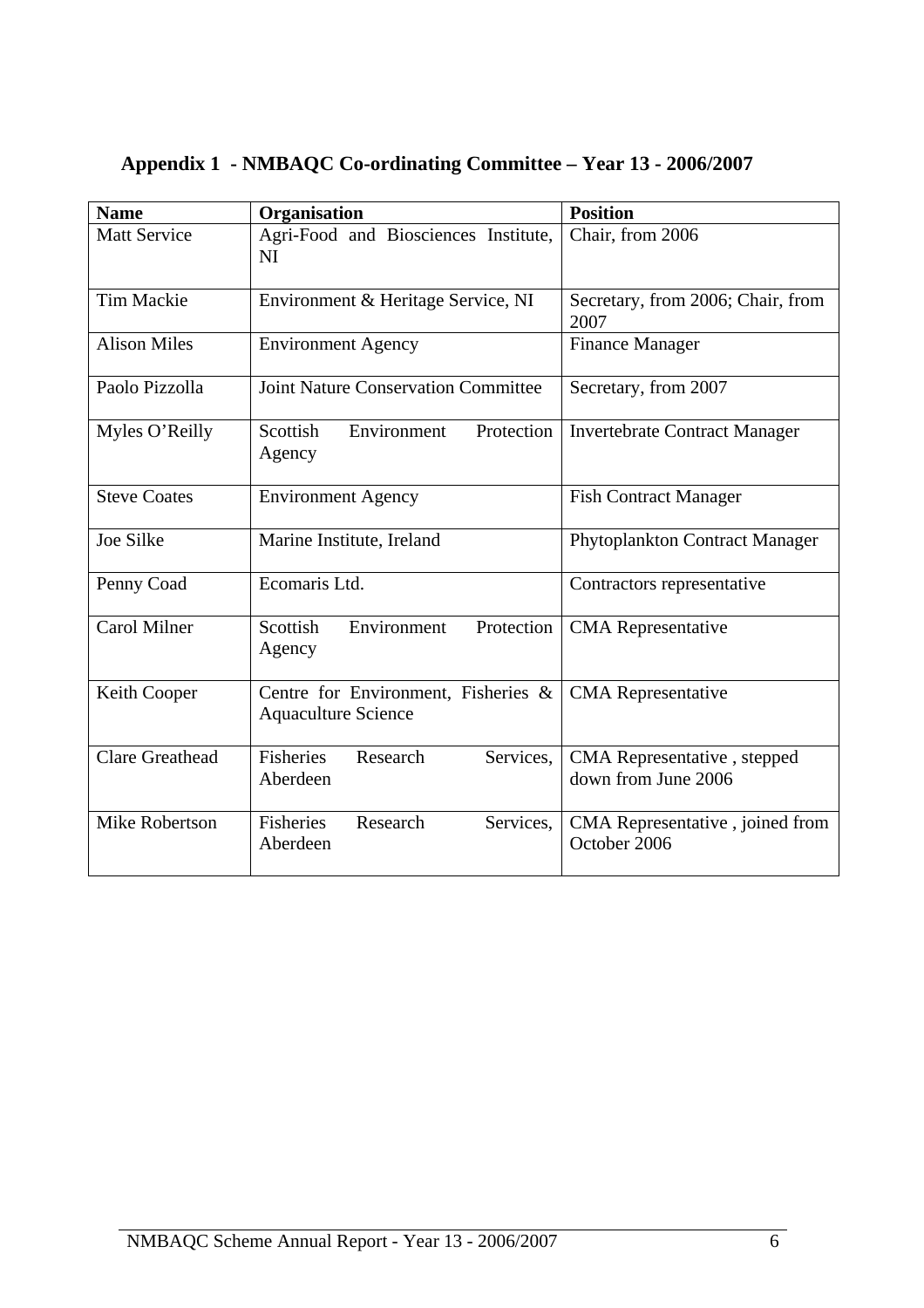# <span id="page-8-0"></span>**Appendix 2 - NMBAQC scheme participation for Year 13**

| Organisation                                                                         | <b>Invertebrate</b><br>and PSA | Fish                      | Phytoplankton             | Macroalgae                |
|--------------------------------------------------------------------------------------|--------------------------------|---------------------------|---------------------------|---------------------------|
| <b>Agri-Food &amp; Biosciences Institute</b>                                         | $\checkmark$                   | $\checkmark$              |                           |                           |
| AstraZeneca UK Ltd., Brixham<br><b>Environmental Laboratory</b>                      | ✓                              |                           |                           |                           |
| Centre for Environment, Fisheries &<br><b>Aquaculture Science</b>                    | ✓                              | ✓                         | ✓                         |                           |
| <b>CMACS Ltd</b>                                                                     | ✓                              |                           |                           |                           |
| <b>Countryside Council for Wales</b>                                                 |                                |                           |                           |                           |
| Department of Local Government<br>and the Environment, Isle of Man                   |                                |                           |                           |                           |
| <b>Ecomaris Ltd.</b>                                                                 | ✓                              |                           |                           |                           |
| EMU Ltd.                                                                             | ✓                              |                           |                           | ✓                         |
| <b>Environment &amp; Heritage Service</b>                                            | ✓                              | ✓                         | ✓                         |                           |
| <b>Environment Agency</b>                                                            | ✓                              | ✓                         |                           |                           |
| Environmental Protection Agency,<br><b>Ireland</b>                                   |                                |                           |                           |                           |
| Environmental Services,<br>Inst.<br>of<br><b>Aquaculture, University of Stirling</b> | ✓                              |                           |                           |                           |
| ERT (Scotland) Ltd.                                                                  | ✓                              | ✓                         |                           | ✓                         |
| <b>Fish Vet Group</b>                                                                | ✓                              |                           |                           |                           |
| <b>Fisheries Research Services Marine</b><br><b>Laboratory (Aberdeen)</b>            |                                |                           |                           |                           |
| <b>Fugro Survey Ltd</b>                                                              | ✓                              |                           |                           |                           |
| <b>Institute of Estuarine and Coastal</b><br><b>Studies, University of Hull</b>      |                                |                           |                           |                           |
| <b>Joint Nature Conservation Council</b>                                             | $\checkmark$ (Info only)       |                           |                           |                           |
| <b>Marine Ecological Surveys Ltd</b>                                                 | ✓                              |                           |                           |                           |
| Marine Institute, Galway, Ireland                                                    | ✓                              |                           | Contract<br>administrator |                           |
| <b>Queens University</b>                                                             |                                |                           |                           | ✓                         |
| Association for<br><b>Scottish</b><br><b>Marine</b><br><b>Science</b>                |                                |                           | ✓                         |                           |
| <b>Scottish</b><br><b>Environment</b><br><b>Protection</b><br><b>Agency</b>          | $\checkmark$                   | $\checkmark$              | ✓                         | ✓                         |
| <b>Scottish Natural Heritage</b>                                                     | $\checkmark$ (Info only)       |                           |                           | ✓                         |
| <b>Unicomarine</b>                                                                   | Contract<br>administrator      | Contract<br>administrator |                           | ✓                         |
| <b>Wells Marine</b>                                                                  |                                |                           |                           | Contract<br>administrator |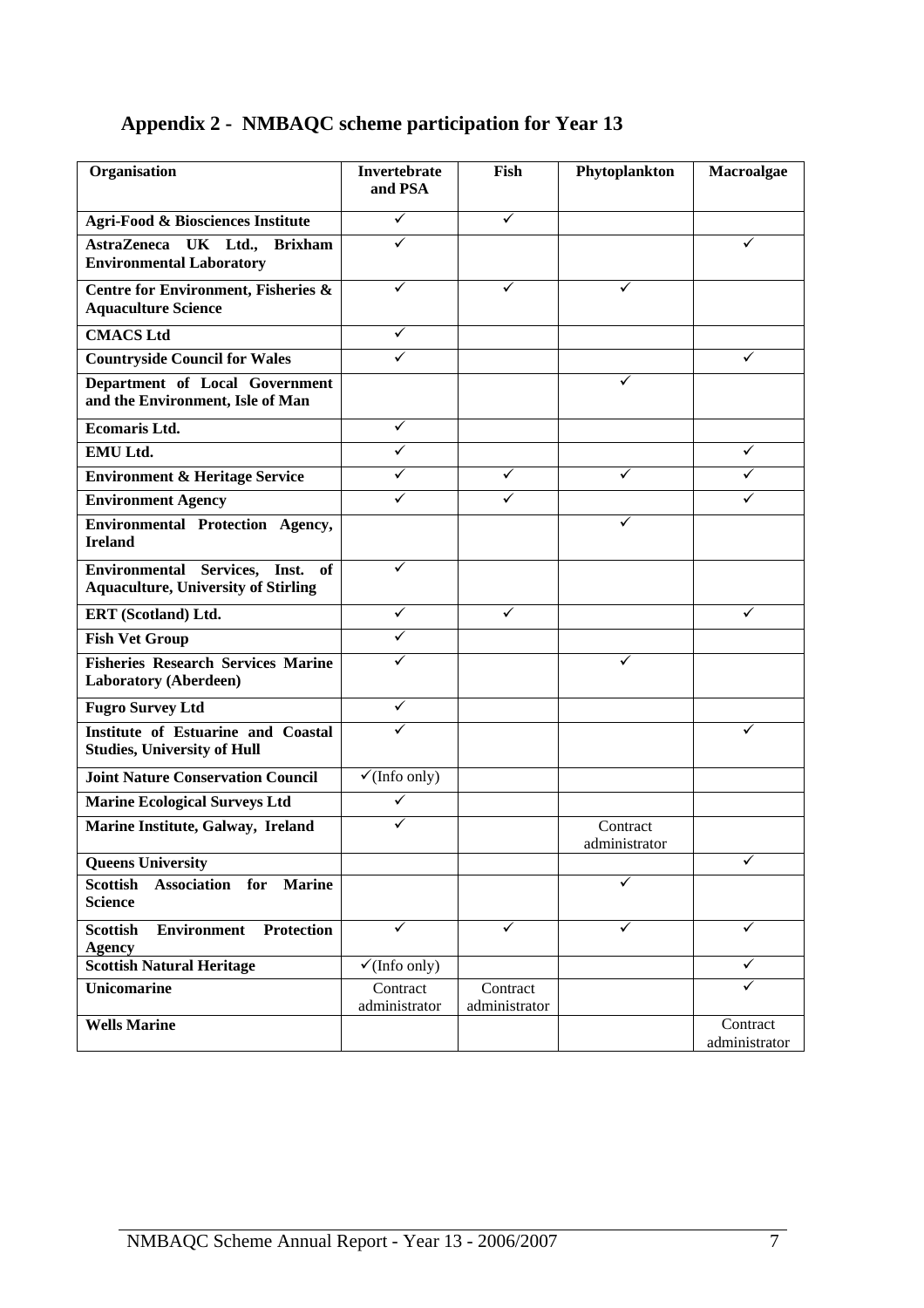# **Appendix 3 - BEQUALM/NMBAQC Scheme Taxonomic Workshop November 2006**

BEQUALM/NMBAQC Scheme Taxonomic Workshop 6<sup>th</sup>-10<sup>th</sup> November 2006 (Dove Marine Laboratory, Cullercoats, Tynemouth)

<span id="page-9-0"></span>

| Day                                    | Session            | Discussion / Demonstration / Practical                                                             | Aims                                                                                                 | <b>Session Leader</b>                                       |
|----------------------------------------|--------------------|----------------------------------------------------------------------------------------------------|------------------------------------------------------------------------------------------------------|-------------------------------------------------------------|
| Monday                                 | am                 | Arrival. Registration. Laboratory set-up.                                                          | Register participants. To prepare laboratory                                                         | David Hall (Unicomarine Ltd.)                               |
| 6 <sup>th</sup> Nov. 2006              |                    |                                                                                                    | equipment for practical sessions.                                                                    |                                                             |
|                                        | 1:00 <sub>pm</sub> | Buffet lunch<br>Introduction. General information.                                                 |                                                                                                      |                                                             |
|                                        | 2:00 <sub>pm</sub> |                                                                                                    | Welcome participants. Q&A session regarding<br>workshop. Outline timetable.                          | Tim Mackie (NMBAQCC)<br>David Hall (Unicomarine Ltd.)       |
|                                        | 2:15 <sub>pm</sub> | Introduction - The Dove Marine Laboratory. Brief                                                   | To give brief history of Dove Marine Lab. and                                                        | Jane Delany (Dove Marine                                    |
|                                        |                    | details. Local information. Lab. rules (H&S issues).                                               | facilities. Tour/Maps - areas of local interest                                                      | Laboratory)                                                 |
|                                        |                    |                                                                                                    | (biological and otherwise). Pub & food guide.                                                        |                                                             |
|                                        | 2:45pm             | Discussion - Cirratulidae - Interim updates to key.                                                | To introduce preliminary update to cirratulid                                                        | Tim Worsfold (Unicomarine Ltd.)                             |
|                                        |                    |                                                                                                    | workshop key, highlight changes and request                                                          |                                                             |
|                                        |                    |                                                                                                    | information/comments. Q&A session.                                                                   |                                                             |
|                                        | 4:00 <sub>pm</sub> | Practical - Examination & identification of range of<br>Cirratulidae taxa from reference material. | To obtain identification experience. View / verify<br>reference material.                            | Tim Worsfold (Unicomarine Ltd.)                             |
| Tuesday                                | 9:00am             | Discussion /<br>Demonstration - Introduction to                                                    | To introduce the major features / terminology used                                                   | Peter Garwood (Identichaet)                                 |
| $7^{th}$ Nov. 2006                     |                    | Maldanidae. Literature. Problem areas. Identification                                              | for identification of maldanids.                                                                     |                                                             |
|                                        |                    | techniques.                                                                                        |                                                                                                      |                                                             |
|                                        | am/pm              | Practical - Examination & identification of range of                                               | To obtain identification experience. View / verify                                                   | Peter Garwood (Identichaet)                                 |
|                                        |                    | Maldanidae taxa from reference material.                                                           | reference material.                                                                                  |                                                             |
|                                        | 4:00pm             | Practical continued.                                                                               | To obtain identification experience. View / verify                                                   | Peter Garwood (Identichaet)                                 |
|                                        | 9:00am             | Discussion /<br>Demonstration - Introduction to                                                    | reference material.                                                                                  |                                                             |
| Wednesday<br>8 <sup>th</sup> Nov. 2006 |                    | Glyceridae & Goniadidae. Literature. Problem areas.                                                | To introduce the major features / terminology used<br>for identification of Glyceridae & Goniadidae. | Brendan O'Connor (Aqua-fact<br>International Services Ltd.) |
|                                        |                    | Identification techniques.                                                                         |                                                                                                      |                                                             |
|                                        | am/pm              | Practical - Examination & identification of range of                                               | To obtain identification experience. View / verify                                                   | Brendan O'Connor (Aqua-fact                                 |
|                                        |                    | Glyceridae & Goniadidae taxa from reference                                                        | reference material.                                                                                  | International Services Ltd.)                                |
|                                        |                    | material.                                                                                          |                                                                                                      |                                                             |
|                                        | 4:30pm             | Blue Reef Aquarium group trip.                                                                     | Visit local aquarium.                                                                                |                                                             |
| Thursday<br>$9^{th}$ Nov. 2006         | 9:00am             | Discussion / Demonstration - Introduction to                                                       | To introduce the major features / terminology used                                                   | Peter Garwood (Identichaet)                                 |
|                                        |                    | Syllidae. Literature. Problem areas. Identification<br>techniques.                                 | for identification of syllidae.                                                                      |                                                             |
|                                        | am/pm              | Practical - Examination & identification of range of                                               | To obtain identification experience. View / verify                                                   | Peter Garwood (Identichaet)                                 |
|                                        |                    | Syllidae taxa from reference material.                                                             | reference material.                                                                                  |                                                             |
|                                        | 4:00 <sub>pm</sub> | Practical continued.                                                                               | To obtain identification experience. View / verify                                                   | Peter Garwood (Identichaet)                                 |
|                                        |                    |                                                                                                    | reference material.                                                                                  |                                                             |
|                                        | 7:30pm             | Workshop Dinner - Spanish restaurant, El Torrero,                                                  |                                                                                                      |                                                             |
|                                        |                    | Newcastle.                                                                                         |                                                                                                      |                                                             |
| Fridav<br>10 <sup>th</sup> Nov. 2006   | 9:00am             | Workshop feedback. Group photograph. Equipment<br>pack up.                                         | Distribute/collect workshop feedback forms. To<br>pack up equipment & prepare for departure.         | Tim Mackie (NMBAQCC)<br>David Hall (Unicomarine Ltd.)       |
|                                        | 10:30am            | Tea & coffee; Departure                                                                            |                                                                                                      |                                                             |
|                                        |                    |                                                                                                    |                                                                                                      |                                                             |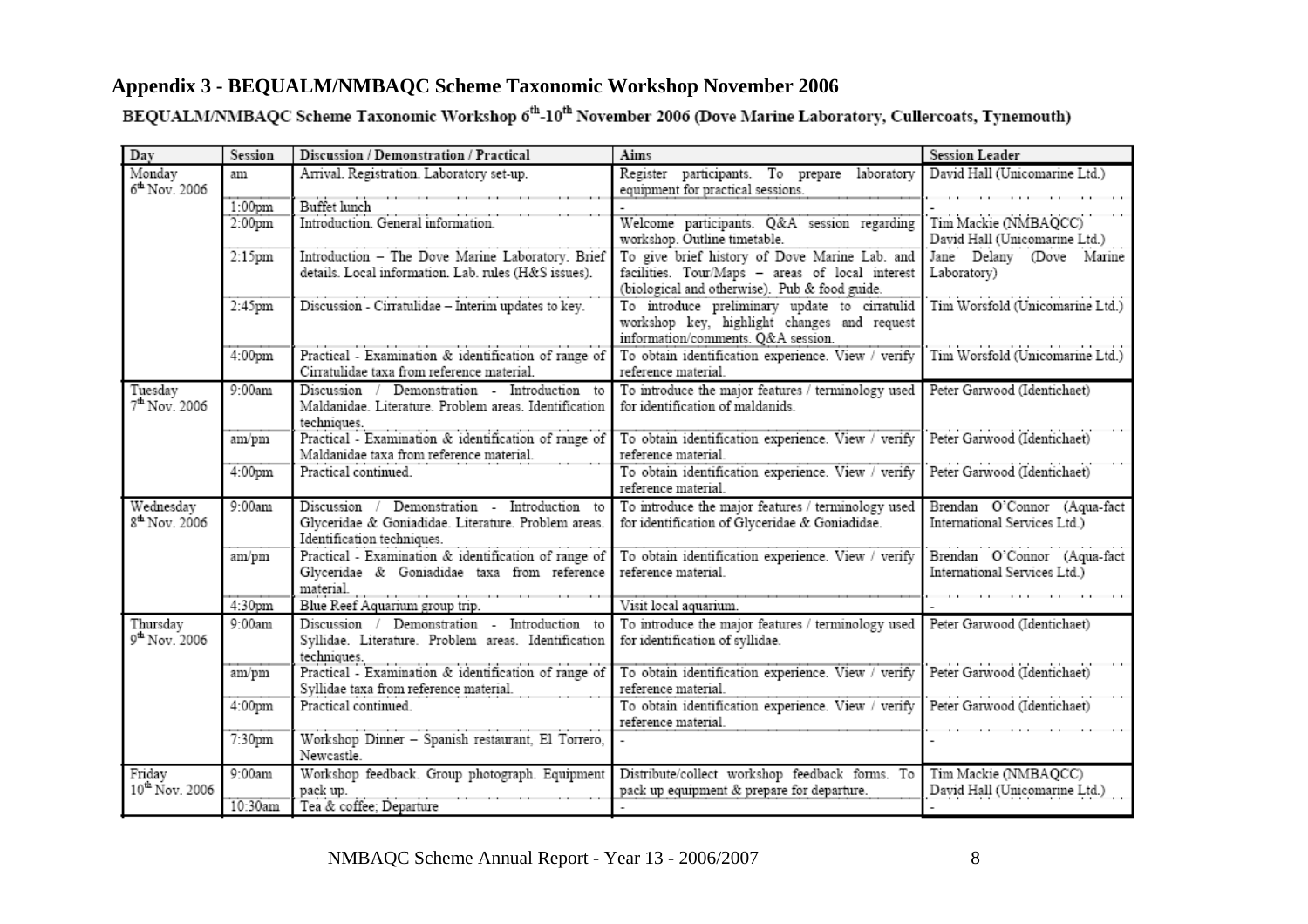## <span id="page-10-0"></span>**Appendix 4 - Submission and Flagging of CSEMP (NMMP) invertebrate data.**

The grading and flagging process for CSEMP(NMMP) samples and data is described and discussed in the [Benthic Invertebrate Component Scheme Standards \(2010\)](http://www.nmbaqcs.org/scheme-components/invertebrates/reports/benthic-invertebrate-component-scheme-standards.aspx) on the NMBAQC website. NMMP data is submitted on an annual basis by the relevant Competent Monitoring Authority (CMA) to the NMMP Merman database. The CMAs are also required to submit information indicating whether Analytical Quality Control has been successfully completed for their own NMMP sites. The relevant NMMP data remains flagged until confirmation is received that audited samples have passed according to the NMBAQC criteria. Where samples fail to achieve acceptable standards it is mandatory for CMAs to undertake appropriate remedial action in order to achieve a "remedial action pass". Guidelines for undertaking remedial action and for amending NMMP data following completion of analytical quality control are available in the Year 12 Annual Report.

For Year 13 the NMMP data matrices submitted for Own Sample audits are shown in the table below. Data is derived from the previous sampling year, 2005, except for Lab K which is ahead of schedule and has submitted 2006 data. Data was presented for 56 NMMP sites, although the NMMP Green Book (v.9, Dec.2005) cites 76 benthos sites. For Lab C one of the NMMP sites was moved and renamed in 2005 while two were dropped form the programme due to unsuitable sediments. However, as no data was presented for the remaining in Year 13 then these sites remain flagged for sampling year 2005. Lab J failed to provide 2004 sampling data for its 7 sites in Year 12 (which thus remain flagged) but has produced 2005 sampling data and samples for audit in Year 13. Lab B2 presented 2003 sampling data for audit in Year 12 and 2005 sampling data in Year 13. Data for the intervening 2004 sampling year does not appear to have been presented for audit and hence would remain flagged. Lab G supplied data and samples but failed to provide the associated sample residues. It appears the 2005 NMMP sample residues from this lab have been inadvertently discarded by a subcontractor. Thus the sample audits are incomplete and all their samples remain flagged.

In Year 13, three of the audited NMMP samples failed to achieve acceptable grades. All of these have since passed following completion of remedial action. However completion of some outstanding remedial actions from Years 11 and 12 has yet to be confirmed.

Although performance for the Year 13 sample audits is generally satisfactory, **it is of concern that many NMMP samples remain flagged. Collection and analysis of NMMP samples is very expensive. It is unacceptable that data subsequently remains flagged due to failure of labs to ensure that samples are processed properly or to follow up and complete remedial actions. CMA Laboratories responsible for the NMMP programme must make more effort to fulfil their obligations. They must:** 

- a. Ensure samples are not compromised
- b. Provide requested NMMP data sets to the NMBAQC Scheme
- c. Supply requested Own Samples and residues for audit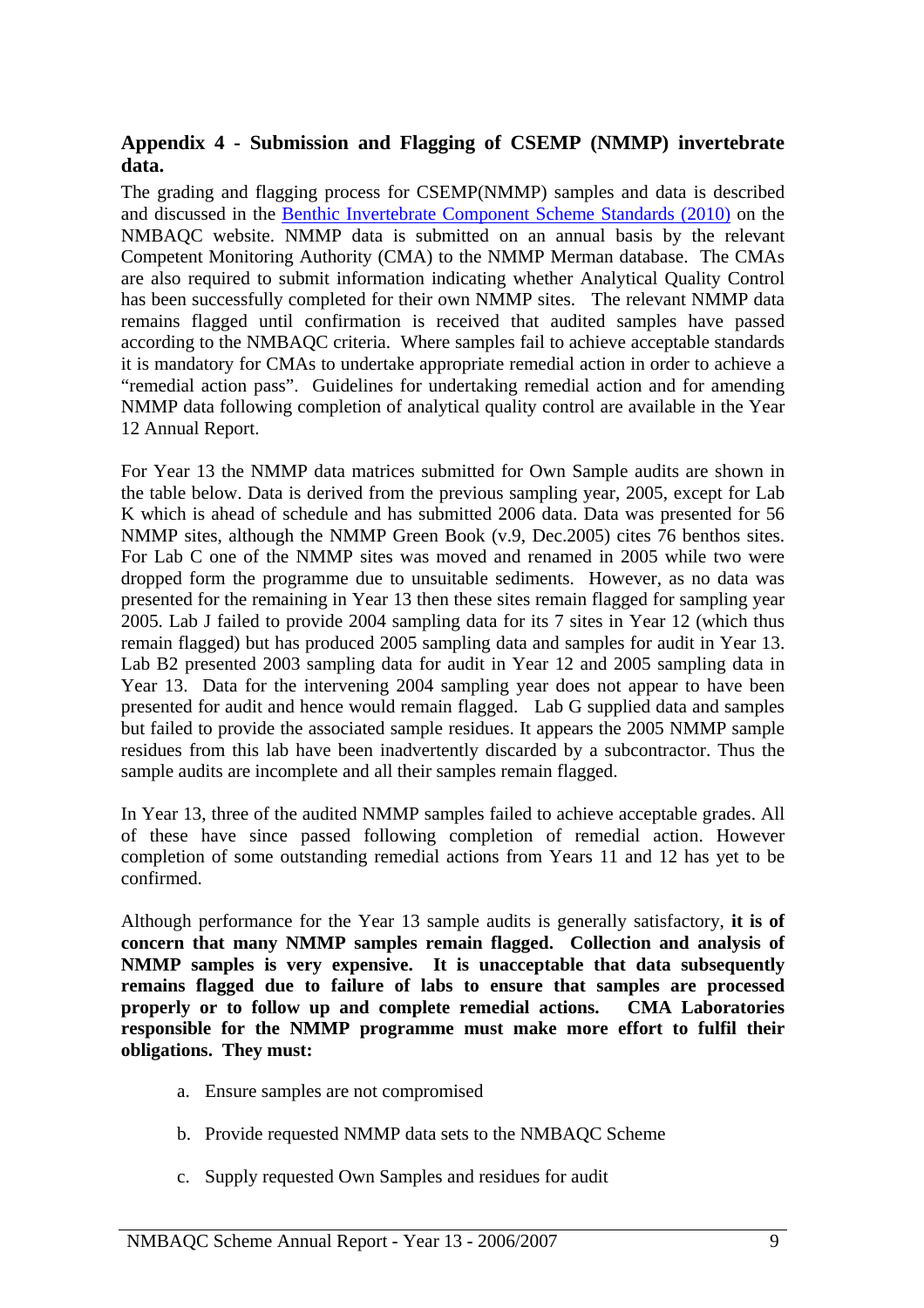- d. Complete all required remedial action
- e. Complete post-audit data amendments
- f. Ensure the amended data is submitted to the Merman database
- g. Confirm completion of AQC to the Merman database

|                | <b>SAMPLE FLAGGING - YEAR 13</b>          |                                       |                                        |                    |  |
|----------------|-------------------------------------------|---------------------------------------|----------------------------------------|--------------------|--|
| Lab            | <b>Data Matrices Submitted</b>            | <b>Own Samples</b><br><b>Selected</b> | Grade                                  | <b>Flag status</b> |  |
| А              | 2005_NMMP45 CMT5                          | RepA (OS32)                           | Good                                   | PASS               |  |
|                | 2005_NMMP55 CMT7                          |                                       |                                        | <b>PASS</b>        |  |
|                | 2005 NMMP70 STN H Irvine Bay              | RepA (OS33)                           | Good                                   | PASS               |  |
|                | 2005_NMMP76 L.Linnhe                      | RepA (OS34)                           | Fail - Poor                            | <b>PASS - RA</b>   |  |
| B              | 2005_NMMP175 Kingston Hudds               | RepD (OS34)                           | Good                                   | <b>PASS</b>        |  |
|                | 2005 NMMP208 Kincardine                   | RepD (OS33)                           | Good                                   | <b>PASS</b>        |  |
|                | 2005_NMMP176? Cromarty Firth              | RepD (OS32)                           | Good                                   | <b>PASS</b>        |  |
|                | 2005 NMMP25 Offshore Solway               | $\blacksquare$                        | $\blacksquare$                         | <b>PASS</b>        |  |
|                | 2005_NMMP35 Firth of Clyde                | $\blacksquare$                        | $\blacksquare$                         | <b>PASS</b>        |  |
|                | 2005_NMMP85 Minches                       | RepC (OS32)                           | Good                                   | PASS               |  |
| B <sub>2</sub> | 2005_NMMP95 Moray Firth<br>(intermediate) | RepC (OS33)                           | Excellent                              | <b>PASS</b>        |  |
|                | 2005_NMMP105 Moray Firth<br>(offshore)    |                                       |                                        | <b>PASS</b>        |  |
|                | 2005_NMMP165 Forth/Tay Offshore           | RepC (OS34)                           | Good                                   | PASS               |  |
|                | 2005 NMMP210 Yarrow Slake                 | No data submitted                     | deemed Fail                            | <b>FLAGGED</b>     |  |
|                | 2005_NMMP220 Budle Bay                    | moved in 2005 -<br>renamed as 221     | no data submitted - deemed fail        | <b>FLAGGED</b>     |  |
|                | 2005_NMMP225 Hebburn                      | No data submitted                     | deemed Fail                            | <b>FLAGGED</b>     |  |
|                | 2005_NMMP235 Ferry Crossing               | No data submitted                     | deemed Fail                            | <b>FLAGGED</b>     |  |
| $\mathbf C$    | 2005_NMMP265 Alex. Bridge                 | dropped from NMMP<br>programme        |                                        |                    |  |
|                | 2005_NMMP270 Off Seaham                   | No data submitted                     | deemed Fail                            | <b>FLAGGED</b>     |  |
|                | 2005_NMMP275 Sandy Point                  | dropped from NMMP<br>programme        |                                        |                    |  |
|                | 2005_NMMP305 Bamlett's Bight              | No data submitted                     | deemed Fail                            | <b>FLAGGED</b>     |  |
|                | 2005_NMMP315 No23 Buoy                    | No data submitted                     | deemed Fail                            | <b>FLAGGED</b>     |  |
|                | 2005_NMMP325 Phillips Buoy                | No data submitted                     | deemed Fail                            | <b>FLAGGED</b>     |  |
|                | 2005_NMMP755 Seacombe Ferry,<br>Mersey    |                                       |                                        | <b>PASS</b>        |  |
|                | 2005_NMMP765 Ch. C1 Buoy                  | RepC (OS32)                           | Good                                   | <b>PASS</b>        |  |
| C1             | 2005_NMMP766 u/s 11 mile post,<br>Ribble  |                                       |                                        | <b>PASS</b>        |  |
|                | 2005_NMMP767 North Bay,<br>Morecambe Bay  | RepC (OS33)                           | Excellent                              | <b>PASS</b>        |  |
|                | 2005 NMMP768 St. Bees                     | RepC (OS34)                           | Good                                   | <b>PASS</b>        |  |
|                | 2005_NMMP356 Inside Spurn                 |                                       | $\overline{\phantom{a}}$               | <b>PASS</b>        |  |
|                | 2005_NMMP357 Grimsby Roads                | RepA (OS33)                           | Good                                   | PASS               |  |
| D              | 2005_NMMP358 Sunk Island                  | RepA (OS34)                           | Excellent                              | PASS               |  |
|                | 2005_NMMP388 WW19 off Boston              | Rep.A (OS32)                          | Good                                   | <b>PASS</b>        |  |
|                | 2005_NMMP390 Blackwater                   | No data submitted?                    |                                        | PASS?              |  |
|                | 2005_NMMP435 Woolwich                     | RepC (OS34)                           | Good                                   | PASS               |  |
| ${\bf F}$      | 2005_NMMP455 Mucking                      | RepB & C<br>(OS32)(OS33)              | Good                                   | PASS               |  |
| G              | 2005_NMMP505 Dock Head                    | RepB (OS32)                           | No residues submitted - deemed<br>Fail | <b>FLAGGED</b>     |  |
|                |                                           |                                       |                                        |                    |  |